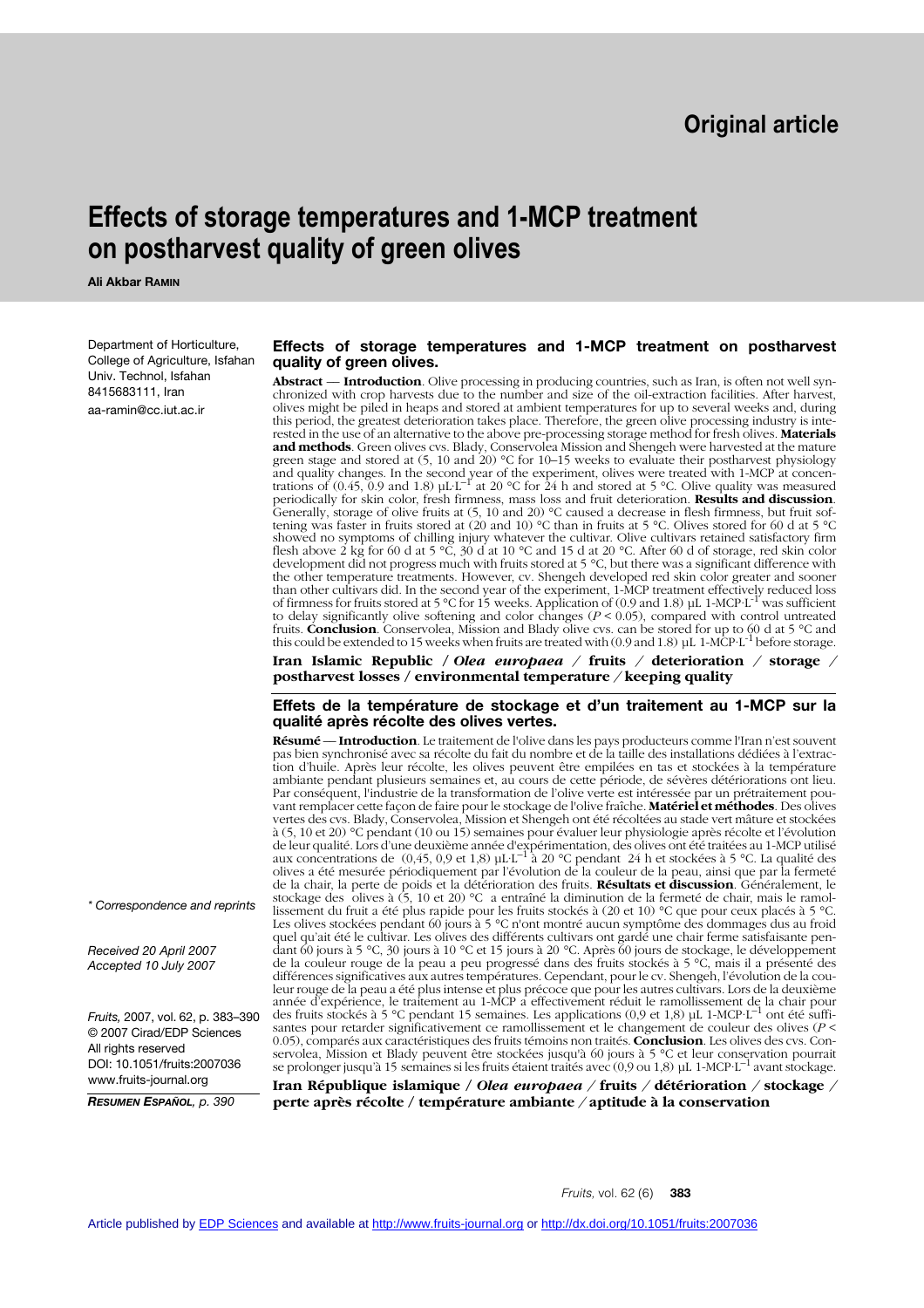# **1. Introduction**

Olive tree, *Olea europaea* L., is a member of the Oleaceae family. It is a small tree native to the eastern part of the Mediterranean region. The part used for consumption is the fleshy mesocarp from which edible oil is extracted; nevertheless, fruit may be pickled and the mesocarp and exocarp eaten [1].

In producing countries such as Iran, olive processing is often not well synchronized with crop harvests due to the number and size of the oil-extraction facilities. In Iran, a number of olive tree cultivars are cultivated for processing as table olives. Fruit are harvested mature-green or black depending on the cultivar. Therefore, after harvest, olives might be piled in heaps and stored at ambient temperatures for up to several weeks before processing [2, 3] and, during this period, great deterioration takes place [4]. Pressure within the olive pile during storage can cause fluid secretion from the fruit, which can provide an optimum medium for growth of fungi and bacteria [4]. Under these conditions, anaerobiosis can occur in the inner part of the pile while aerobic losses occur in the outer part [5]. Furthermore, heat production from respiratory activity may accelerate the deterioration of the fruit and eventually cause the breakdown of cell structure [6]. The quality of the processed product depends on the skin color and flesh firmness of the raw product at the time of processing. The disposal of brine requires wastewater treatment, while the effect of brine on final product quality has not been measured. In addition, only fresh olives can be processed. Therefore, the green olive processing industry is interested in the use of an alternative to the above pre-processing storage method for fresh olives.

There are a limited number of reports on olive storage without brine. It was found that there is a great deal of variation in storability between cultivars even when grown in the same area. Mature-green olives are chilling-sensitive when kept long enough at temperatures below 5 °C, while fruit of some cultivars can be damaged at temperatures as high as 10 °C [7, 8]. Storage of green Manzanillo olives at temperatures below 5 °C causes chilling injury, and thus the minimum safe storage temperature is 5 °C [9]. However, black-ripe olives might tolerate lower temperatures without incidence of chilling injury, as found in avocado fruit [10]. Nevertheless, the severity of chilling injury depends on time-temperature, cultivar, maturity and atmospheric composition. Red skin color appeared faster at 7.5 °C than at 5 °C in Conservolea olives, as shown by the decreasing *C\** values measured [11]. Red color development progressed with storage, especially after 45 d at 5 °C or before 30 d at 7.5 °C [12].

Non-climacteric fruits do not show a dramatic respiration or ethylene burst, nor do they continue to develop after harvest. Instead they undergo a senescence process which is parallel to some of the same processes occurring in ripening fruit [13]. However, slowing the process of ripening and senescence extends the storage and the shelf-life of fresh fruit and vegetables. Olives produce very little ethylene but are moderately sensitive to ethylene action above 1 ppm that may cause loss of green color and flesh firmness [14]. It has been demonstrated that the inhibition of the ethylene action delays ripening and senescence in several species of fruits and vegetables [15, 16]. Recently a new tool, 1-methylcyclopropene (1-MCP), has been added to the methods used for extending storage life and quality of plant tissue. The success of the 1-MCP treatment depends on the method of application, duration and concentration as well as commodity factors such as maturity stage, cultivar and atmosphere1. However, it is not clear if 1-MCP will be of benefit for mature green olive cultivars grown in central Iran, Isfahan.

The objective of our study was to evaluate effects of storage temperatures and 1- MCP treatments on fruit postharvest quality, mainly skin color and flesh firmness, for four commercially important table olive cultivars.

<sup>1</sup> See www.hort.cornell.edu, 2003: Watkins C.B., Miller W.B., A summary of physiological processes or disorders in fruit, vegetables and ornamental products that is delayed or decreased, increased or unaffected by application of 1-methylcyclopropene.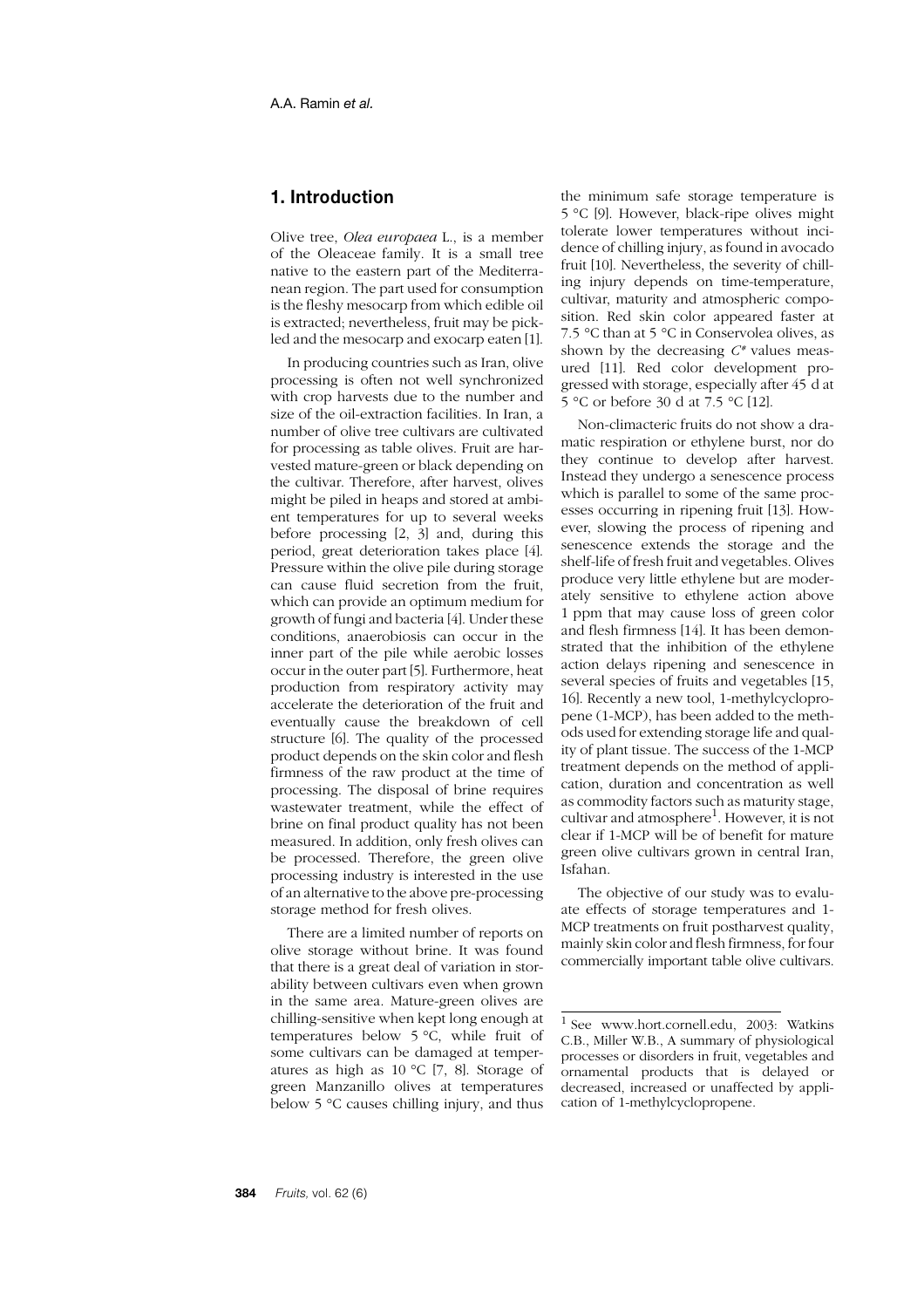# **2. Materials and methods**

Green unripe olives (O*lea europaea*) cvs. Blady, Conservolea, Mission and Shengeh were hand-harvested on 21st and 18th of September 2005 and 2006, respectively, from trees in the same orchard that received the same cultural practices as olive tree plantations located around the Ghum province, Fadac Garden (central Iran). Sampling was achieved from three adjacent trees and from different parts of each tree, so as to minimize the effect of watering, sun exposure and differences related to different maturation stages. Olives were immediately transported to the Postharvest Laboratory, at Isfahan University of Technology, Isfahan, and sorted to obtain fruits of uniform size and color.

In 2005, 1 kg of sample of each cultivar was weighed, placed into 2-L glass jars and stored at constant temperatures of (5, 10 and 20) °C. Three replications were applied at each temperature treatment. Relative humidity was controlled at (85 to 95)% and air temperatures in all rooms were scanned and controlled to within  $\pm$  1 °C.

Samples of 30 olives were randomly removed from each temperature treatment and cultivar: 12 olives were used for firmness studies and 18 olives were used for fluorescence and color measurements. Observations of decay, firmness, fluorescence and color value were made over 60 d, at an average interval of 2 weeks, during the course of the experiment.

Samples of 20 olives from each cultivar were analyzed to determine initial firmness, color and the maximum quantum yield of photosystem II (PSII). The percentages of decayed olives with visible mycelia growth and those exhibiting physiological disorders were determined.

Flesh firmness was measured with a Fruit Hardness Tester Model 10576, OSK, Japan, equipped with a modified 5-mm conic diameter and 2-mm-long tip plunger. Flesh firmness measurements were taken after careful removal of skin and penetration of the flesh to about 2 mm (flesh width ranged from 3-4 mm). Two firmness measurements were collected from opposite sides of each olive among 12 olives per replicate. Olive firmness was reported in kg units.

External skin color (opposite side) was periodically measured with a Minolta chromameter (Model CR-200, Minolta, Camera Co., Japan,) calibrated with a white standard (*y* = 94.3; *x* = 0.3142; *z* = 0.3211). Values of *a\** and *b\** readings were taken and color was reported as *a\** (green-red) and *b\** (blue-yellow). Change in the Hue angle (*H°*) was calculated as  $h = \arctan [b^*/a^*]$ , which can be used effectively for visualizing the color of fruits [17]. External color was measured on 10 olives for each replicate.

Chlorophyll fluorescence of olive fruits was measured using a plant efficiency analyzer (PEA, Hansatech, Ltd.). When using a PEA, the fruit sample is darkened with a lightweight plastic leaf clip clipped for 6 min before the measurement. During measurement, the PEA sensor unit is held over the clip and the shutter opened. A single buttonpress activates the high intensity of the LED array of the sensor head which provides a maximum light intensity of  $3000 \mu$ mol·m<sup>-2</sup>·s<sup>-1</sup>. Maximal PSII photochemical efficiency  $[F_v / F_m]$ , the ratio of variable fluorescence  $(F_v)$  to maximum fluorescence  $(F_m)$ , was calculated automatically. Measurement was made from opposite sides of each olive. This technique has recently been used for postharvest horticultural communities for better indication of storage environments [18].

In the second year of the experiment (2006), olives were treated with 1-MCP at concentrations of  $(0.45, 0.9 \text{ and } 1.8) \mu L \cdot L^{-1}$ (according to the manufacturer's procedure) at 20 °C for 24 h. After treatment with 1-MCP, untreated control and 1-MCP-treated fruits were randomly divided into bags of 30 fruits each and stored at 5 °C. Quality parameters were evaluated on the 3rd, 6th, 9th, 12th and 15th weeks after harvest.

The experiment was set up as a completely randomized design with three replications of each treatment. All statistical procedures were performed using MSTAT-C. Data were subject to ANOVA, and least significant differences (LSD<sub>s</sub>) were determined at  $P < 0.05$  to compare means.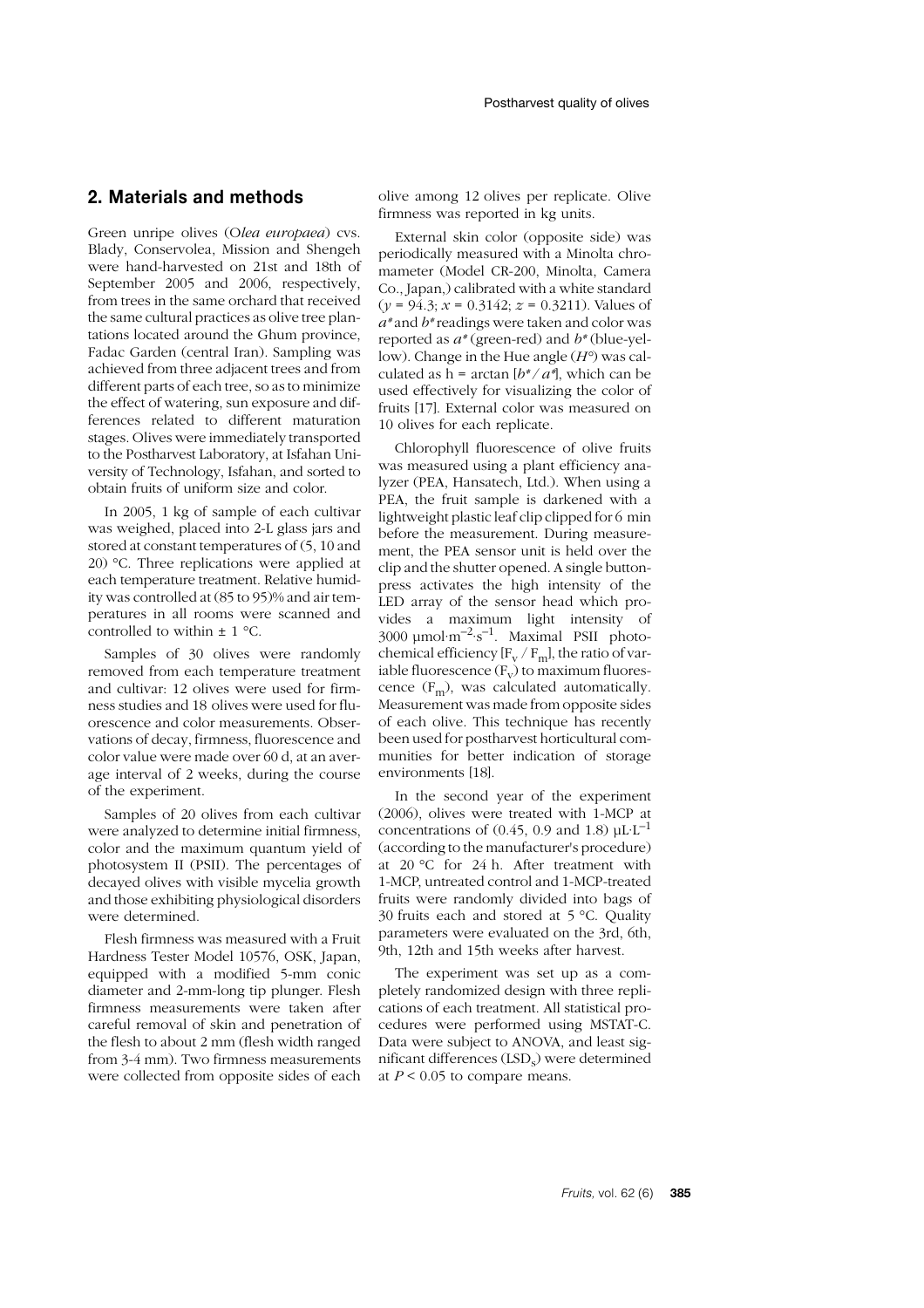

Changes in flesh firmness of fruits from four olive cultivars during storage at three temperatures for 60 d.



## **3. Results and discussion**

Flesh firmness is probably the best predictor of olive storage life. Generally, storing olive fruits at (5, 10 and 20) °C caused a decrease in fruit firmness in all olive cultivars, but softening was faster in fruits stored at (20 and 10) °C than in fruits stored at 5 °C (*figure 1*). This is in agreement with the previous report of Agar *et al.* [19] on black ripe Manzanillo olives. Garcia and Streif [5] also observed a significant increase in flesh firmness of Gordal olives after prolonged cold storage. Olives stored for as long as 60 d at 5 °C in air showed no symptoms of chilling injury in all cultivars.

The olive cultivar Conservolea retained satisfactory firm flesh above 2 kg for 60 d at 5 °C, 30 d at 10 °C or 15 d at 20 °C (*figure 1*). The cultivars Mission, Blady and Shengeh showed that they reached the same flesh firmness as Conservolea a few days sooner (*figure 1*). During the first 10 d of storage at 20 °C, firmness of the green olives decreased from 30% in cultivar Conservolea to 70% in cultivar Shengeh, and it was much lower than firmness of fruits stored at the other two temperatures. However, in all cultivars, olive fruit firmness was not significantly different in the (5 and 10) °C treatments during the first 10 d of storage.

Changes in chlorophyll fluorescence  $[F_{v'}]$ Fm] were observed during olive storage in all temperature treatments (*figure 2*). Except for cv. Shengeh, the  $[F_v/F_m]$  curve for all olive cultivars stored at 5 °C declined gradually until the end of the storage periods. For Mission, Conservolea and Blady olive cultivars stored at 10 °C,  $[F_v/F_m]$  declined with storage time from day 1 to day 60, but the decline was rapid from day 30 to day 60. The reduction in  $[F_v/F_m]$  was fastest for cv. Shengeh (*figure 2*). However, for olives stored at 20 °C, a sharp decrease in  $[F_v/F_m]$ was recorded for all cultivars tested in this experiment. The chlorophyll fluorescence technique has been found useful for predicting the postharvest storage life or keeping quality of a wide range of fruits and vegetables [18]. Early measurements used a sustained decrease in dark-adapted  $[F_v/F_m]$ and an increase in  $[F_v/F_m]$  to indicate the occurrence of photo-inhibitory damage in response to high temperature in McIntosh apple [20], chilling injury in banana and mango [21] and low  $O_2$  and/or high  $CO_2$  in controlled atmosphere storage [22–24]. In our study, for the first time, we are reporting on the application of the non-destructive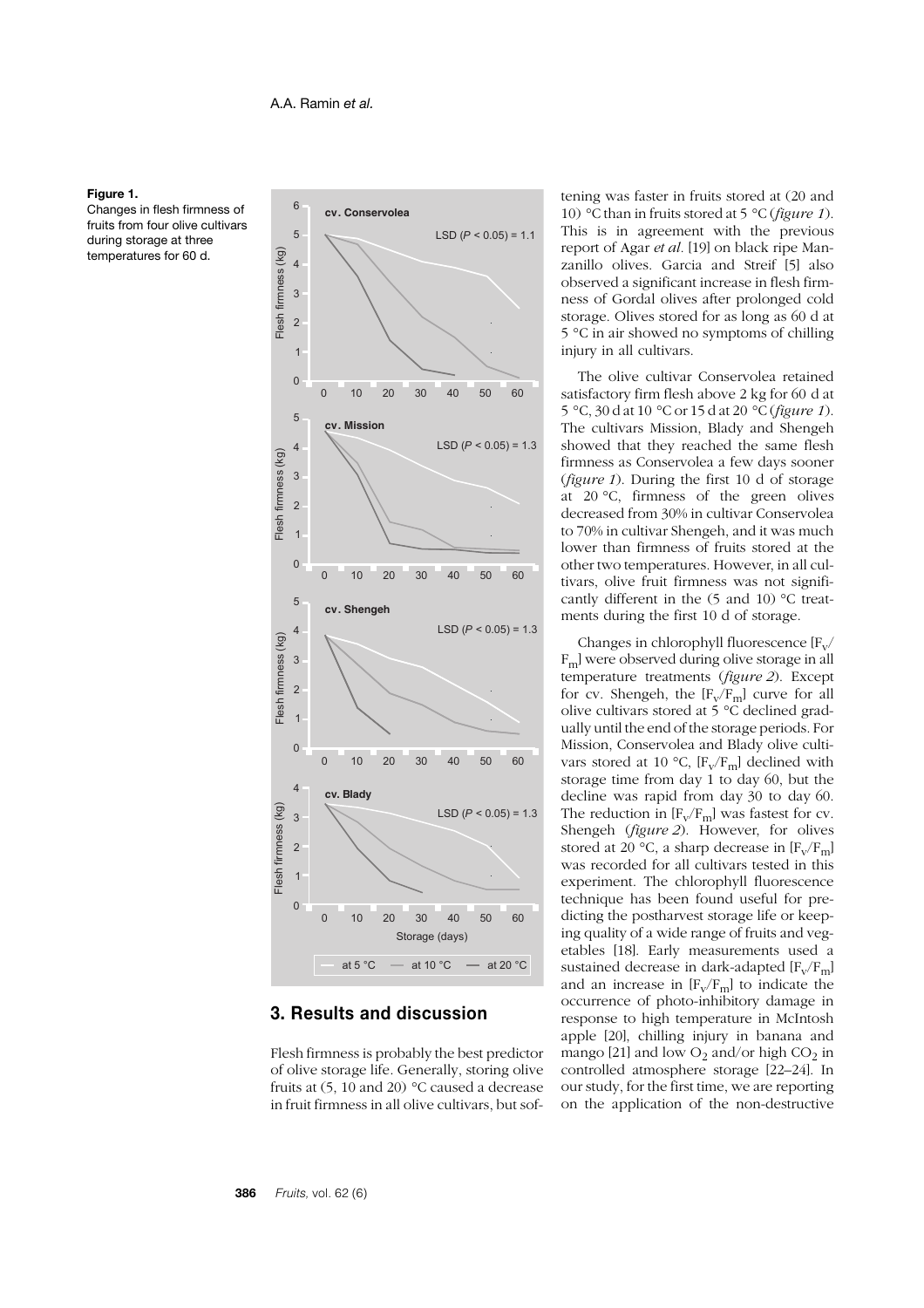method for evaluating postharvest assessment in olive cultivars.

In all olive cultivars, red skin color appeared to be greater at (10 and 20) °C than at 5 °C, as shown by the increasing *a*\* value measured (*figure 3*). Red color development did not progress much after 60 d when storing fruit at 5 °C; this temperature made it possible to observe a significant difference in the red skin color compared with the other temperature treatments and produced poorer color changes. Nevertheless, olives kept for 60 d at 5 °C indicated that they were still marketable to very good for processing (*figure 3*). Shengeh olives stored at 5 °C developed greater red color than other olive cultivars. However, at 5 °C, skin color remained green in the cultivars Mission, Blady and Conservolea (*figure 3*). Similar results were found with the changes in the *C*\* and *H*° color indices (data not shown). Red color development is detrimental for these fruits as only green fruits can be processed with the Spanish method.

Decay incidence markedly increased with storage temperature from (10 to 20) °C in cvs. Blady and Shengeh (*figure 4*). After 60 d, Blady and Shengeh olives had (14 and 38)% decay at 10 °C, which increased to (24 and 51)% at 20 °C, respectively (*figure 4*). However, in the same time period, no decay was observed in Mission and Conservolea olives stored at either (10 or 20) °C. Also, no decay was observed in the four olive cultivars after 60 d of storage at 5 °C (*figure 4*). Therefore, the four cultivars could be separated into two groups of high and no decay incidence: Blady and Shengeh cvs. with very high incidence of decay at either (10 or 20) °C, but Conservolea and Mission cvs. with no decay, even after 60 d of storage at 20 °C. Chilling injury, which can be a major cause of deterioration in fresh olives stored before processing, is described as internal browning around the pit or skin at advanced stages [25]. In our experiments, no visible chilling injury was observed, during the entire storage period, in any of the green olives of the four cultivars studied.

In the second year of the experiment, the results indicated that 1-MCP treatment effectively reduced loss of firmness for fruit



### **Figure 2.**

Changes in chlorophyll fluorescence  $[F_v/F_m]$  values of fruits from four olive cultivars during storage at three temperatures for 60 d.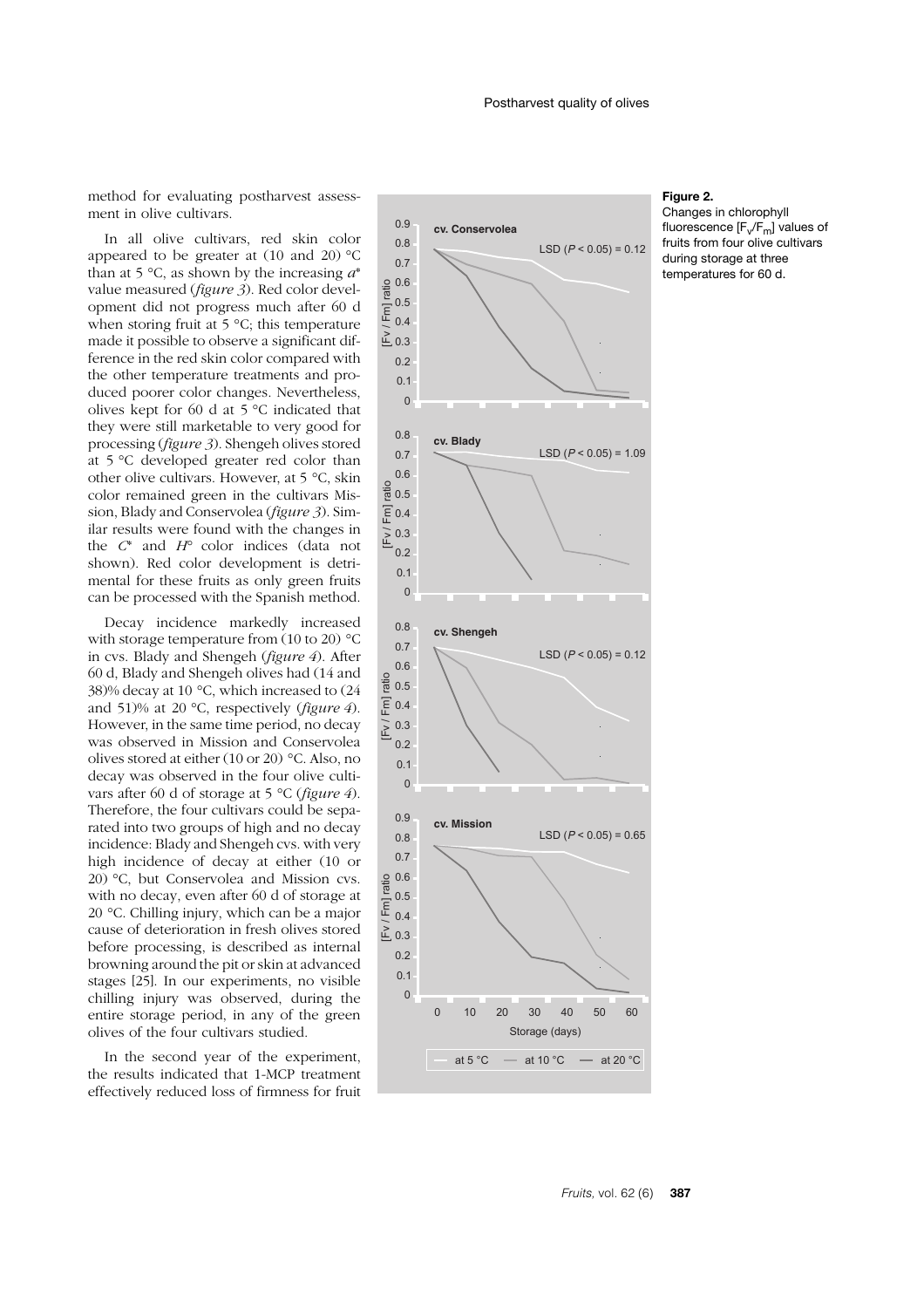15

### **Figure 3.**

Changes in color values (*a\** value) of olive skin before and after 60 d of storage at (5, 10 and 20) °C for four different varieties of fruits (Iran).



#### **Figure 4.**

Percentage of decay of fruits from four olive cultivars after 60 d of storage at three different temperatures (Iran).



#### **Figure 5.**

Effects of 1-MCP treatments, applied for 24 h before a 15– week storage period at 5 °C, on fruit firmness for olives from four cultivars (Iran).



stored at 5 °C. Untreated olives (control treatment) of the four cultivars placed at 5 °C after harvest reached their minimum flesh firmness after 15 weeks (*figure 5*). Then, they were considered very soft (fruit firmness  $< 0.6$  kg). Application of 0.9 µL 1-MCP·L<sup>-1</sup> was sufficient to delay significantly (*P* < 0.05) olive softening, compared with control untreated fruit (*figure 5*). Fruit treated with 1.8 µL 1-MCP $\text{L}^{-1}$  showed higher firmness values than those of fruit treated with 0.9 uL 1-MCP·L-1, but no significant difference was detected at the end of the storage period. However, there was no significant difference in firmness between fruit treated with  $0.45$  µL 1-MCP·L<sup>-1</sup> and control fruits. In contrast, visible changes in olive skin color occurred after treating fruits with 1-MCP (*figure 6*) and storing them at 5 °C. The use of 1-MCP slowed down the change in *a*\* values after treatment. Except for cv. Shengeh, *a*\* values of 1-MCP-treated fruits after 15 weeks of storage at 5 °C were significantly lower than *a*\* values of control untreated fruits. Increasing the 1-MCP concentration from  $(0.9 \text{ to } 1.8)$  uL 1-MCP·L<sup>-1</sup> should produce fewer changes in *a*\* values, compared with those of control fruits (*figure 6*).

For consumers, fruit firmness and color after processing are much-appreciated sensorial attributes and sometimes the factors determining their acquisition. During ripening, color degradation and tissue softening occur, which are related to the reduced storage life. Use of 1-MCP was able to maintain fruit firmness and color for 15 weeks. This behavior seems to be a general effect of 1-MCP in most of the studied fruits [26–28]. The background work for the discovery of 1-MCP as an ethylene inhibitor came from the work of Sisler and Blankenship [29]. Given that 1-MCP blocks ethylene perception [30], it has the potential to prevent or slow limiting factors and processes to prevent the loss of storage life. 1-MCP will also protect plant products from both endogenous and exogenous sources of ethylene, which result in delaying senescence [13].

## **4. Conclusion**

Conservolea, Mission and Blady olive cvs. can be stored for up to 60 d at 5 °C and this could be extended to 15 weeks when fruits

#### **388** *Fruits,* vol. 62 (6)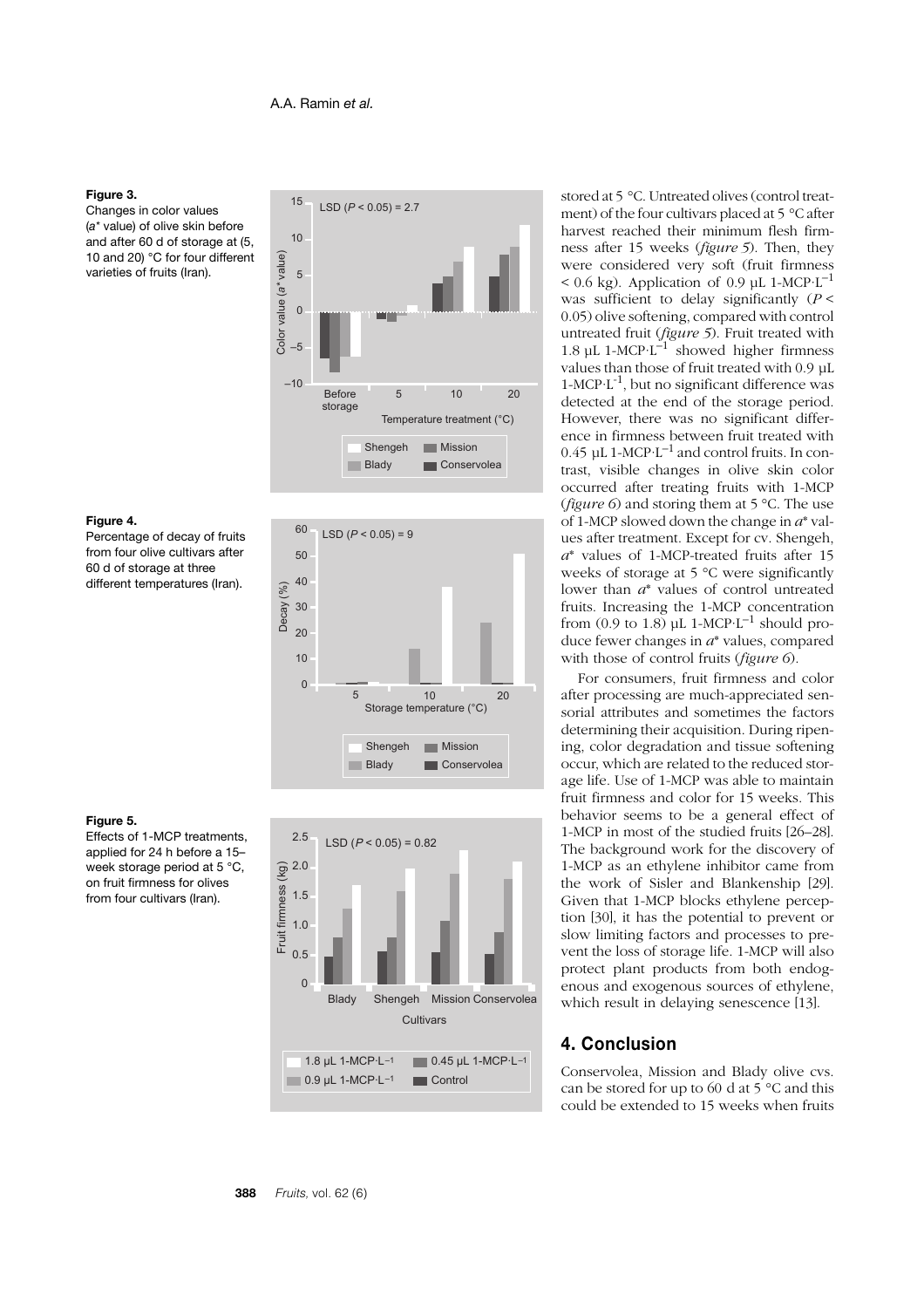are treated with (0.9 and 1.8)  $\mu$ L 1-MCP·L<sup>-1</sup> before storage.

# **Acknowledgements**

This work was supported by grants from the Iran National Science Foundation, Project No. 84203, which are gratefully acknowledged.

## **References**

- [1] Ferguson L., Sibbett G.S., Martin G., Olive production in California, Univ. Calif. Div. Agric. Natl. Resour., Publ. No. 3353, 1994.
- [2] Garcia J.M., Gutierrez F., Barrera M.J., Albi M.A., Storage of mill olives on an industrial scale, J. Agric. Food Chem. 44 (1996) 590– 593.
- [3] Garcia J.M., Gutierrez F., Castellano J.M., Perdiguero S., Albi M.A., Influence of storage temperature on fruit ripening and olive oil quality, J. Agric. Food Chem. 44 (1996) 264– 267.
- [4] Olias J.M., Garcia J.M., Olive, in: Mitra S.K. (Ed.), Postharvest physiology and storage of tropical and subtropical fruits, CAB Int., Wallingford, UK, 1997, pp. 229–243.
- [5] Garcia J.M., Streif J., The effect of controlled atmosphere storage on fruit quality of "Gordal" olives, Gartenbauwissenschaft 56 (1991) 233–238.
- [6] Gutierrez F., Perdiguero S., Garcia J.M., Castellano J.M., Quality of oils from olives stored under controlled atmosphere, J. Am. Oil Chem. Soc. 69 (1992) 1215–1218.
- [7] Maxie E.C., Storing olives under controlled temperature and atmospheres, Calif. Olive Assoc. Ann. Tech. Rep. 42 (1963) 34–40.
- [8] Maxie E.C., Experiments on cold storage and controlled atmosphere, Calif. Olive Assoc. Ann. Tech. Rep. 43 (1964) 12–15.
- [9] Kader A.A., Nanos G.D., Kerbel E.L., Storage potential of fresh "Manzanillo" olives, Callif. Agric. 40 (1990) 23–24.
- [10] Kosiyachinda S., Young R.E., Chilling sensitivity of avocado fruit at different stages of the respiratory climacteric, J. Am. Soc. Hortic. Sci. 101 (1976) 665–667.
- [11] Agar T., Hess-Pierce B., Sourour M.M., Kader A.A., Quality of fruit and oil of blackripe olives is influenced by cultivar and storage period, J. Agric. Food Chem. 46 (1998) 3415–3421.
- [12] Nanos G.D., Kiritsakis A.K., Sfakiotakis E.M., Preprocessing storage conditions for green



"Conservolea" and "Chondrolia" table olives, Postharvest Biol. Technol. 25 (2002) 109–115.

- [13] Blankenship S.M., Dole J.M., Review 1methylcyclopropene, Postharvest Biol. Technol. 28 (2003) 1–25.
- [14] Crisosto C.H., Kader A.A., Olive postharvest quality maintenance guidelines, Univ. Calif. Fresh prod. factsheet, 2005, pp. 1–5.
- [15] Sisler E.C., Serek M., Inhibitions of ethylene responses in plants at the receptor level: recent developments, Postharvest Biol. Technol. 100 (1997) 577–582.
- [16] Menniti A.M., Donati I., Gregori R., Response of 1-MCP application on plum stored under air and controlled atmospheres, Postharvest Biol. Technol. 39 (2006) 243–246.
- [17] Abbott J.A., Quality measurement of fruits and vegetables, Postharvest Biol. Technol. 15 (1999) 207–225.
- [18] DeEll J.R., van Kooten O., Prange R.K., Murr D.P., Applications of chlorophyll fluorescence techniques in postharvest physiology, Hortic. Rev., V. 23 (1999) 69–107.
- [19] Agar J.T., Hess-Pierce B., Mohamed M., Sourour M.M., Kader A. A., Identification of optimum preprocessing storage conditions to maintain quality of black ripe "Manzanillo: olives, Postharvest Biol. Technol. 15 (1999) 53–64.
- [20] DeEll J.R., Prange R.K., Murr D.P., Chlorophyll fluorescence as an indicator of apple fruit firmness, in: Proc. Int. Conf. Sensors for nondestructive testing: measuring the quality of fresh fruits and vegetables, Natural Resource, Agriculture and Engineering Service, Orlando, USA, 1997, pp. 67–73.

#### **Figure 6.**

Effects of 1-MCP treatments, applied for 24 h before a 15– week storage period at 5 °C, on skin color values (*a\** value) for fruits of four olive cultivars (Iran).